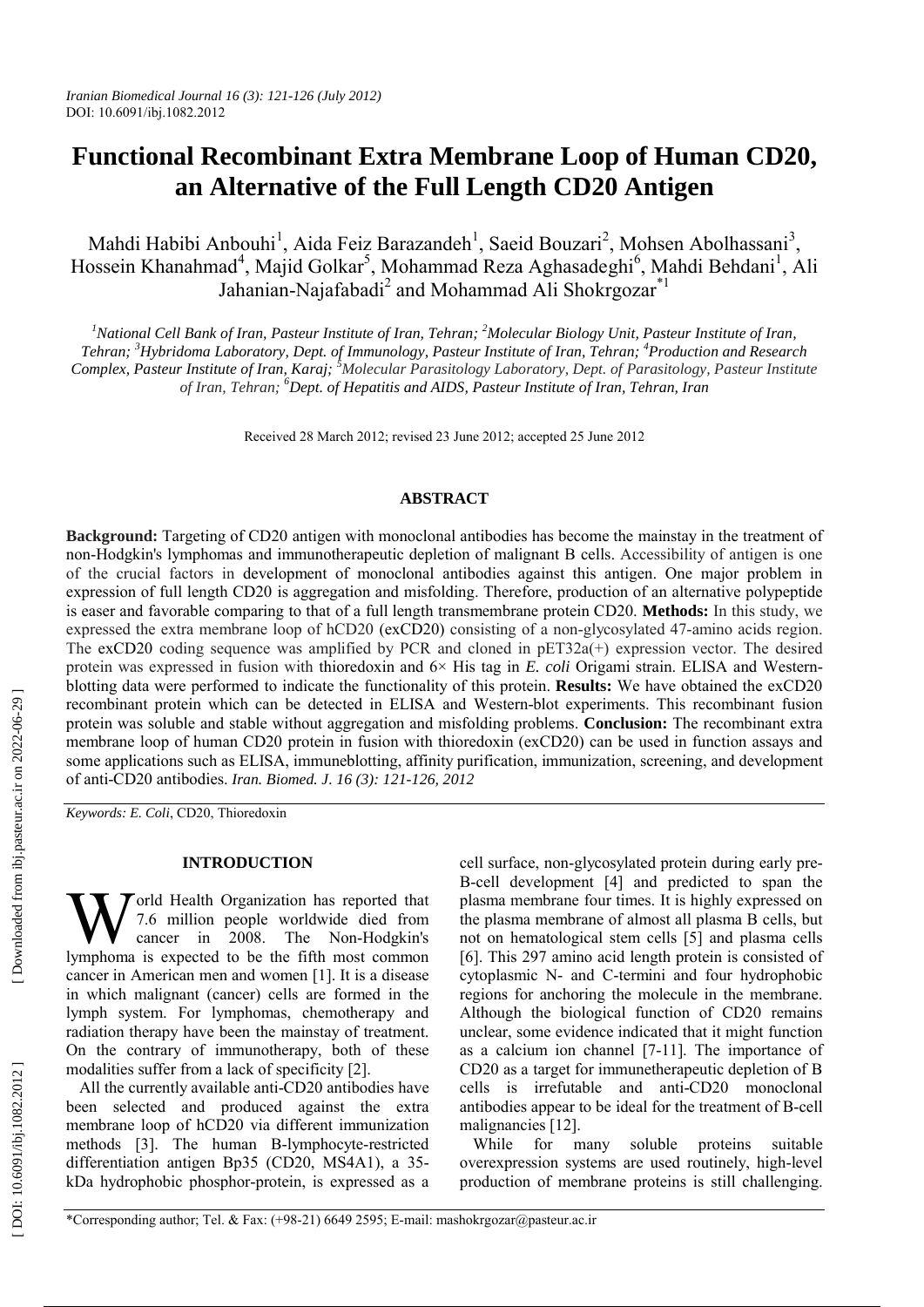One phenomenon frequently observed in *E. coli* is that many heterologous proteins become incorrectly folded and accumulate in the cytoplasm as insoluble aggregates, called inclusion bodies [13, 14]. Therefore, expression of full length hCD20 protein produces a recombinant protein with incorrect folding and/or probably aggregated forms and using some techniques like liposome technology for hCD20 antigen (Abnova, Taiwan) has not proved yet.

Up to now, a few other studies have focused on expression of full length hCD20 protein in different forms such as purified recombinant protein on the surface of a mammalian cell membrane or transmembrane domain of CD20 in fusion with gIII protein of a phage [15-18]. Misfolding, aggregation and hyper immunogenicity and complexity of fused protein/particle to the recombinant CD20 are the drawbacks that should be avoided. In this study, we selected the 47 amino acid-extra

membrane loops of hCD20 between the third and fourth transmembrane regions [19] to express it in fusion with thioredoxin of pET32a(+) prokaryotic expression vector. After expression, it would be possible to assess the functionality of recombinant exCD20 by ELISA and Western-blotting. The functional exCD20 may be used in some functional assays and applications, such as ELISA, immuneblotting, affinity purification, immunization, screening, and development of anti-CD20 antibodies.

# **MATERIALS AND METHODS**

*Cloning and construction of exCD20 expression cassette.* Amplification of exCD20 coding sequence was performed by PCR with 53 C of annealing temperature and using specific primers and the pORF9 hCD20a eukaryotic plasmid (InvivoGen, USA) as template. This vector is an expression vector containing the full length of human CD20a (MS4A1) isoform 1 gene. Cloning was facilitated by *Bam*HI and *Xho*I restriction enzyme sites engineered in the primers used for amplification (underlined): tCD20F: TGGATCCAATATTAAAATTTCCCATT and tCD20R: AATCTCGAGTTATATGCTGTAACAGTA TTGG. The purified PCR product was ligated to pTZ57R/T plasmid (Thermo Scientific, USA) and used to Transform *E. coli* TOP10 strain competent cells by InsTAclone™ PCR Cloning Kit (Thermo Scientific, USA). Accuracy of PCR amplification and insertion was confirmed by colony PCR using T7 promoter and tCD20R primers and finally by sequencing. The authentic sequence was finally subcloned into the pET32a(+) prokaryotic expression vector (Novagen, USA) for high-level expression of peptide sequence

fused to the 109aa TRX•Tag™ thioredoxin protein and  $6\times$  His tag.

*Expression and purification of exCD20.* Since the extra membrane loop of hCD20 has a disulfide bond between  $C_{167}$  and  $C_{183}$ , the recombinant pET32a(+) plasmid was transformed into *E. coli* Origami™ strain (Novagen, USA) as expression host strain to enhance disulfide bond formation in the cytoplasm. One ml of overnight cultured single colony of the transformed *E. coli* Origami™ strain was used to inoculate 300 ml TB medium supplemented with 300  $\mu$ l 1,000 $\times$  ampicillin stock (100 μg/ml ampicillin final concentration) in a baffled shaker flask. The flask was incubated at 37°C at 200 rpm reaching optical density  $(OD_{600})$  of 0.6 to 0.9 in an incubator shaker. Expression was induced by adding 0.5 mM isopropyl-beta-D-thiogalactopyranoside (Applichem, Germany). Induction was followed by 5 hours of incubation at 30°C and 200 rpm. *E. coli* cells were harvested by centrifugation at 5,000  $\times$ g at 4 $\degree$ C for 8 min. The cell pellet was resuspended in 10 ml lysis buffer (50 mM Tris-HCl, pH 8.0), 25% w/v sucrose (Merck, Germany), 1 mM EDTA (Sigma, Germany), 100 µg/ml lysozyme (Sigma, Germany), and 1 ml complete protease inhibitor cocktail (Roche, Germany) in a 50 ml falcon tube and incubated on ice for 30 min. Then, it was frozen at -20°C and thawed by immersing the tube in 37°C water. Ten ml of the lysis buffer was added to the lysate and centrifuged at 8,000 ×g at 4°C for 8 min. Supernatant was collected and the expressed protein was purified by HisPur™ Ni-NTA Resin (Thermo Scientific, USA) via its  $6 \times$  His tag. Imidazole removal and complementary purification of exCD20 protein was performed by size exclusion chromatography (SEC) by ÄKTA Explorer FPLC system (GE) Healthcare Life Sciences, UK) and two separated peaks were fractionated.

## *Characterization of exCD20* **:**

*ELISA tests.* ELISA plates (Nunc, Germany) were coated with 1  $\mu$ g per well of exCD20 in PBS at 4 $\degree$ C overnight. Then, they were blocked with 2.5% BSA at 37 C for 2 h. After 3 washes, 100 µl of anti-CD20 peptide antibody in PBS (10 µg/ml) [20] was added to the wells and the plates were incubated at 37 C for 1.5 h. The wells were washed, and 100 µl of 1:4,000 diluted horseradish peroxidase-conjugated rabbit antimouse Ig (Sigma, Germany) was added, then incubated for 1.5 h at 37°C. After 5 washes, 100 µl of tetramethylbenzidine solution (Sigma, Germany) was added, the plates were incubated at room temperature in dark, then the reaction was stopped after 1 min. P5 peptide (the complete extra membrane loop of hCD20 with a disulfide bond between  $C_{167}$  and  $C_{183}$ ) was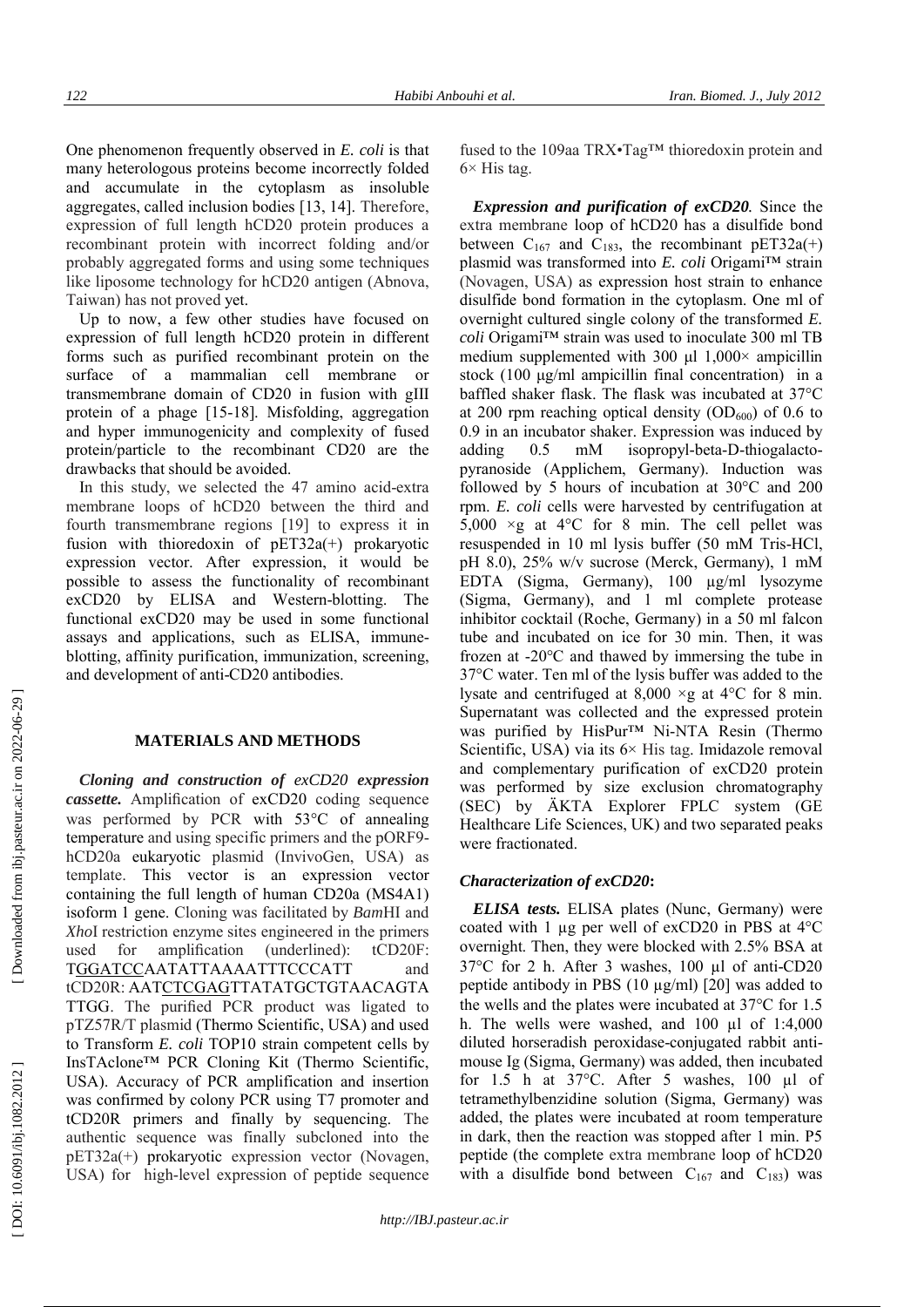| <b>Name</b>                     |            | <b>Size</b> | <b>Sequence</b>                                                                                                                                                                                                                                   |
|---------------------------------|------------|-------------|---------------------------------------------------------------------------------------------------------------------------------------------------------------------------------------------------------------------------------------------------|
| extra-membrane<br>loop of hCD20 | Nucleotide | 141bp       | AATATTAAAATTTCCCATTTTTAAAAATGGAGAGTCTGAATTTTATTA<br>GAGCTCACACACCATATATTAACATATACAACTGTGAACCAGCTAATC<br>CCTCTGAGAAAAACTCCCCATCTACCCAATACTGTTACAGCATA                                                                                              |
|                                 | Amino acid | 47 aa       | NIKISHFLKMESLNFIRAHTPYINIYNCEPANPSEKNSPSTQYCYSI                                                                                                                                                                                                   |
| Recombinant<br>exCD20           | Amino acid | $225$ aa    | EGDIHMSDKIIHLTDDSFDTDVLKADGAILVDFWAEWCGPCKMIAPILDEI<br>ADEYQGKLTVAKLNIDQNPGTAPKYGIRGIPTLLLFKNGEVAATKVGALS<br>KGQLKEFLDANLAGSGSGHMHHHHHHSSGLVPRGSGMKETAAAKFERQ<br>HMDSPDLGTDDDDKAMADIGSNIKISHFLKMESLNFIRAHTPYINIYNCEP<br>ANPSEKNSPSTOYCYSILEHHHHHH |

**Table 1.** Nucleotide sequence of a gene coding for extra-membrane loop of human CD20 and its amino acid sequence. A 225-amino acid sequence was produced by expression of exCD20 pET32a recombinant vector.

synthesized (Biomatik, Canada) and used as positive control. Lysate of *E. coli* Origami strain transformed by empty vector  $pET32a(+)$  (TRX), as well as PBS were used as negative controls. OD was measured at 450 nm by ELISA reader (State Fax 2100, USA). All procedures were performed in triplicate.

*SDS-PAGE and Western-blot analysis.* One microgram of each two peaks of SEC experiment (Fig. 2) was run on 10% NuPAGE ®Novex Bis-Tris Mini Gels (Invitrogen, USA). The separated proteins were transferred to Hybond-C nitrocellulose membrane (GE Healthcare, UK) by using a Bio-Rad protein transfer apparatus (100 v, 250 mA, 90 min). PageRuler™ Prestained Protein Ladder (Thermo Scientific, USA) was used in both experiments. Following protein transfer, the nitrocellulose membrane was blocked by blocking buffer containing 5% skimmed milk plus 0.25% Tween. The exCD20 band was detected by the anti-CD20 peptide antibody (10 µg/ml in the blocking buffer, 1 h,  $25^{\circ}$ C), and alkaline phosphataseconjugated anti-mouse antibody (Sigma, Germany)  $(1:2,000)$  dilution in the blocking buffer,  $25^{\circ}$ C, 1 h) as primary and secondary antibodies, respectively. Alkaline phosphatase enzyme conjugate was detected by nitro-blue tetrazolium chloride and 5-bromo-4 chloro-3'-indolyphosphate p-toluidine salt substrates (Thermo Scientific Pierce, USA).

# **RESULTS**

*Cloning and construction of exCD20 expression cassette.* In order to construct the exCD20 expression cassette, the 141-nucleotide sequence (47 amino acids) of the extra membrane loop of hCD20 (Table 1 ) was amplified by PCR and using tCD20F and tCD20R amplification primers. Amplified region gave a band of the expected size (around 150 bp) on a 1.5% agarose gel (Fig. 1A). The PCR product was cleaned up and after digestion with restriction enzymes, cloned into

the pTZ57R/T and then subcloned into the  $pET32a(+)$ expression vector. The band of around 720 bp was corresponding to the PCR product of colony PCR with T7 Promoter and tCD20R primers (Fig. 1B). The positive clone was sequenced (Genfanavaran, Iran) using tCD20F and tCD20R primers. The sequencing data was compared with sequence of hCD20 gene in the NCBI website (Gene ID: 931) and the sequence of inserted exCD20 was confirmed.

*Expression, purification and characterization of exCD20*. After Transformation of recombinant vector into *E. coli* Origami™, it was cultivated and induced with isopropyl-beta-D-thiogalactopyranoside. The expressed protein was a 225-amino acid sequence including the extra membrane loop of hCD20 peptide



**Fig. 1.** Gel electrophoresis of PCR product and colony PCR. The 141-bp exCD20 coding sequence was amplified by PCR and 2 µl sample of PCR product was run on a 1.5% agarose gel **(A)** . This sequence was cloned into pET32a(+) expression vector and the cloning was confirmed by colony PCR. The amplified product was visualized around 720 bp on a 1% agarose gel (582 bp, from T7 promoter binding site to *BamH*I cut site  $+ 141$  bp, the size of insert) **(B)**.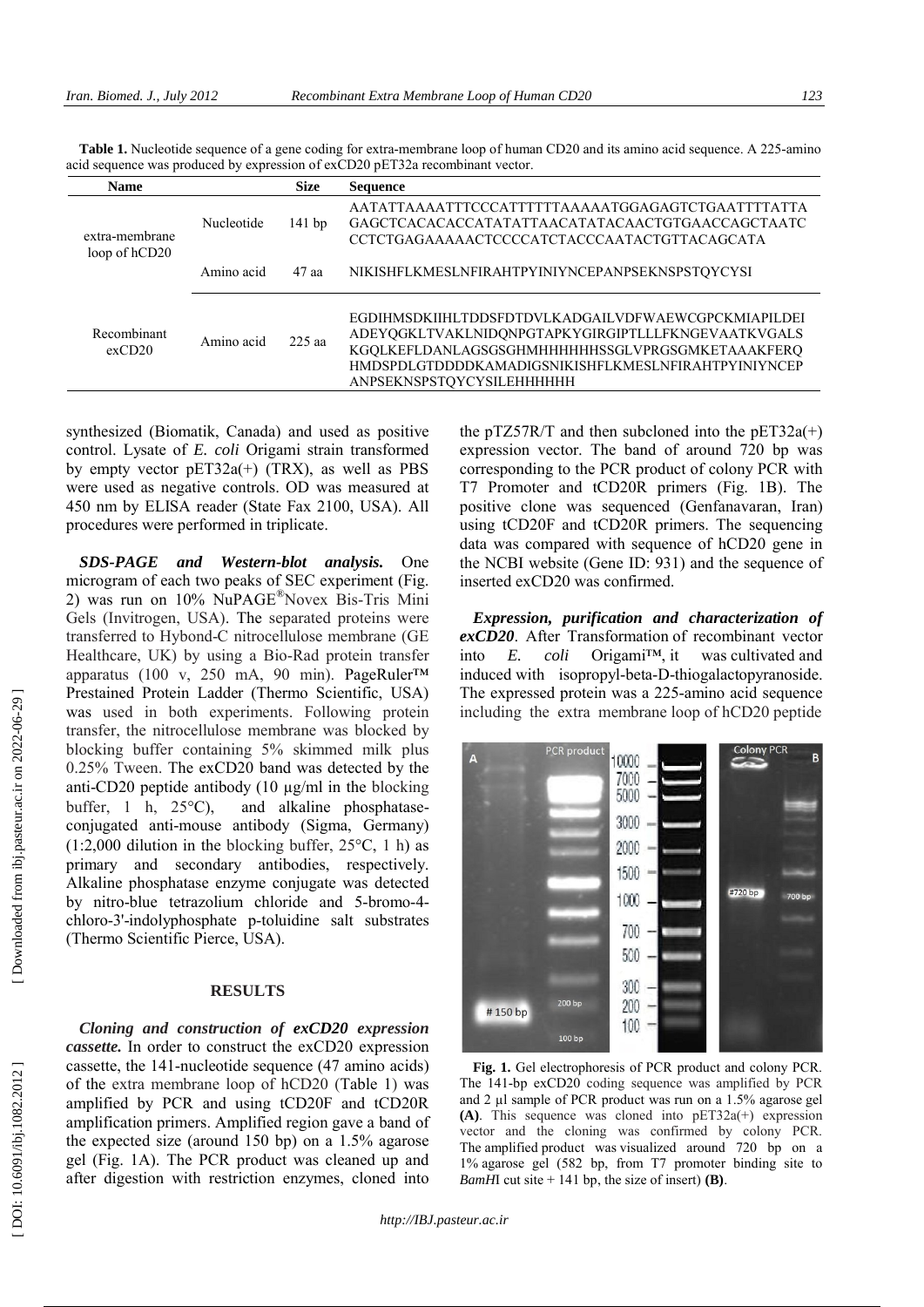

Fig. 2. Chromatogram of size exclusion chromatography. The sample was loaded onto a Superdex 75 column. Two overlapped main protein peaks in addition to some small protein peaks (peaks 1 and 2) were separated. A conductivity peak corresponding to the imidazole was obtained at the end of size exclusion chromatography experiment.

(bolded and underlined) , a 109aa-TRX•Tag™ thioredoxin protein and two  $6 \times$  His tags (Table 1). The expressed protein was purified by Ni-NTA column according to the manufacture's instruction and the exCD20 protein was eluted and collected in volume of<br>1 ml. The Ni-NTA purified protein was loaded on SEC column and fractionated and two main peaks of protein were obtained. Also, there were some small protein peaks before the main peaks. A conductivity peak corresponding to the imidazole was obtained at the end of SEC experiment ( Fig. 2). The ELISA results for exCD20 and P 5 peptide were strongly positive comparing to the negative controls. In comparison with exCD20 and P5 peptide were strongly positive<br>comparing to the negative controls. In comparison with<br>the negative control [TRX, the lysate of *E. coli* Origami which was transfected with empty  $pET32a(+)$ plasmid], the  $OD_{450nm}$  values for exCD20 and P5 peptide were significantly higher (Table 2). The two main peaks were analyzed by SDS-PAGE (10% gel). Silver staining showed the expected molecular mass of near 30 kDa fusion recombinant protein in both main peaks (Fig. 3 A ) . Western -blot analysis showed the peaks (Fig. 3A). Western-blot analysis showed the reactivity of mouse anti-CD20 peptide antibody with these two bands (Fig. 3 B). exCD20 protein was eluted and collected in volume of

#### **DISCUSSION**

In the present study, we obtained a novel recombinant extra membrane loop of hCD20 in fusion with thioredoxin and its native disulfide bridge (exCD20). thioredoxin and its native disulfide bridge (exCD20).

Since 1988, a few studies have attempted to expres s recombinant hCD20 antigen for different purposes [15 - 18]. In one study, the full length of hCD20 was cloned and expressed [18 ]. However, aggregation, misfolding and inclusion body formation are common phenomena

in expression of full length transmembrane proteins 1 2) were separated. A conductivity peak corresponding to the<br>xperiment.<br>in expression of full length transmembrane proteins<br>because of hydrophobic regions (membrane-spanning domains) within these types of proteins. In another study [17], a recombinant vector with full length of hCD20 was transfected into a mammalian cell line and CD20 was expressed on the surface of the cells in order to study the structure and function of CD20. Also, in a study [16], the extra-membrane loop of hCD20 has been displayed on the surface of M13K07 phage and this recombinant phage was used to develop immune this recombinant phage was used to develop immune response in animal. In this approach, most of the antibodies were developed against the phage but not the fused peptide, because the phage is a complex and strong immunogenic carrier. In addition, the native disulfide bond of hCD20 does not construct in the normal cytosolic condition in the bacteria as good as engineered strain like *E. coli* Origami host strain [21]. was transfected into a mammalian of<br>was expressed on the surface of the c<br>y the structure and function of CD20

Since all the currently available anti-CD20 antibodies have been selected and produced against the extra membrane loop of hCD20 [3], in our study, we extra membrane loop of hCD20 [3], in our study, we

**Table 2.** ELISA results. One  $\mu$ g of the exCD20, P5 peptide or lysate of *E. coli* Origami strain which transformed by empty vector pET32a(+) (TRX), were coated in each well. The anti-CD20 peptide antibody and anti-mouse alkaline phosphataseconjugated antibody were used as primary and secondary conjugated antibody were used as primary and secondary antibodies, respectively. ELISA test was performed in triplicate.

|               | Mean of optical density $OD_{450nm}$ ) |                    |  |
|---------------|----------------------------------------|--------------------|--|
| <b>Sample</b> | With<br>antigen                        | Without<br>antigen |  |
| exCD20        | 3.40                                   | 0.10               |  |
| P5 peptide    | 2.98                                   | 0.09               |  |
| <b>TRX</b>    | 0.17                                   | 0.11               |  |
| <b>PBS</b>    | 0.06                                   | 0.06               |  |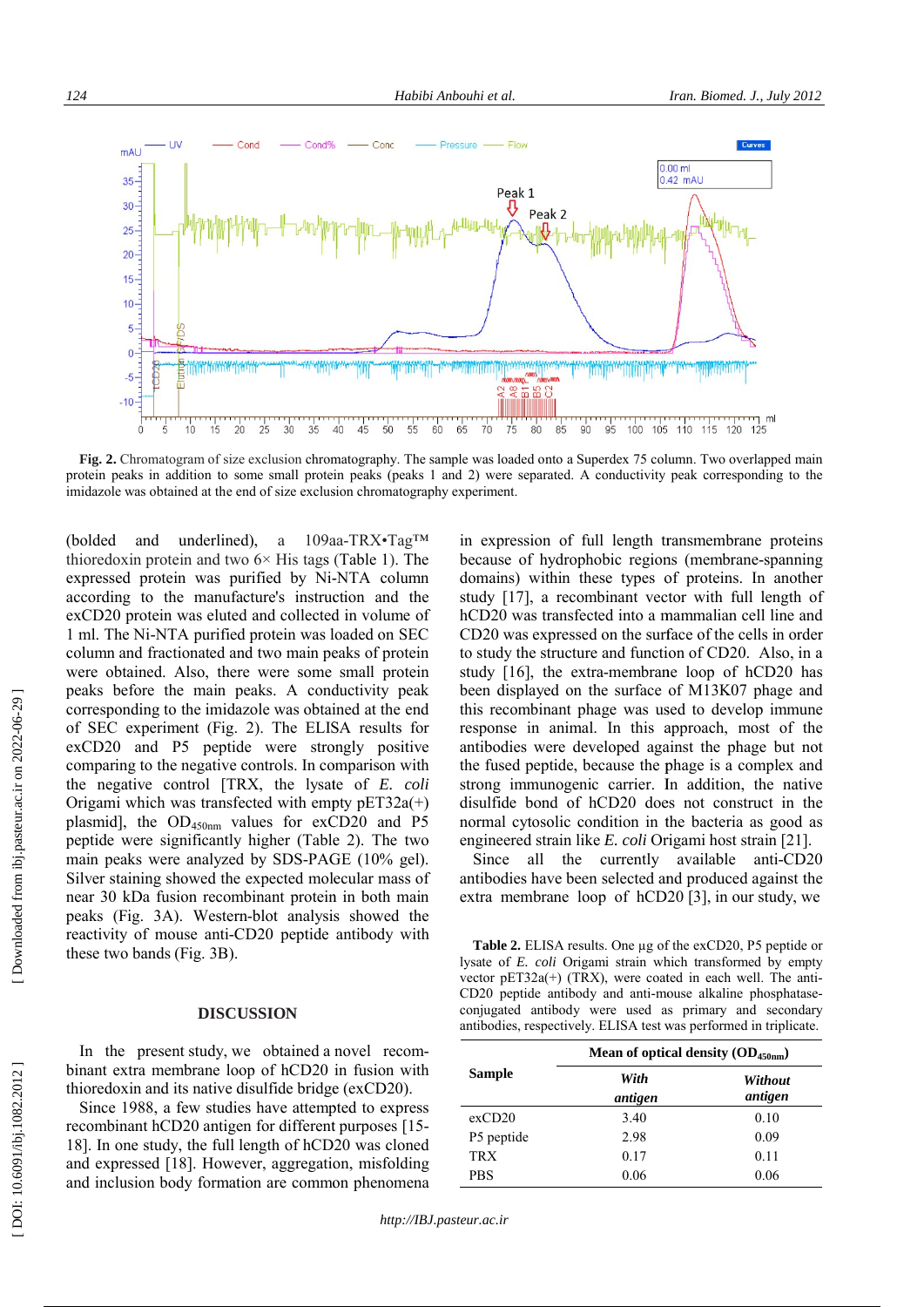

**Fig. 3.** SDS-PAGE and Western-blot analyses of size exclusion chromatography (SEC) column purified samples. One µg from peaks 1 and 2 of chromatography-purified SEC fraction was subjected to SDS-PAGE (10% acrylamide gel) under reducing conditions **(A)** . Separated proteins were then transferred to the nitrocellulose membrane and stained by a mouse anti-CD20 peptide antibody and anti-mouse alkaline phosphatase-conjugated antibody as primary and secondary antibodies, respectively **(B)** .

used the extra membrane loop of hCD20 instead of its full length. This region was expressed in a Thioredoxin fusion system in the *E. coli* Origami strain to force the formation of disulfide ridge [21] between its two cysteines in the cytosol as native form on the surface of B-cells [22]. This strategy resulted in a stable, soluble and functional protein [23, 24].

As Table 2 shows, in ELISA a high  $OD_{450nm}$  value for exCD20 as well as P5 peptide were obtained. This result confirmed that exCD20 had an epitope with appropriate conformation to interact with the anti-CD20 peptide antibody. Western-blotting also confirmed this conclusion (Fig. 3).

Two bands of peak 1 and one band of peak 2 were detected in Western-blot experiment. The bands of about 30 kDa are corresponding to the exCD20 fused with the thioredoxin and His tags and the band of about 60 kDa seems to correspond to its dimer form (Fig. 3).

Purification steps show the necessity of optimization of conditions for purification of exCD20 with Ni-NTA column. Some changes in concentration of imidazole in the washing step, the volume of washing buffer and the time of binding incubation may reduce the contaminations and increase the xCD20purity.

The anti-CD20 peptide antibody which was developed against P5 peptide [20], detected the 30 kDa-band exCD20 in the Western-blot. The 60 kDaband seems to be the exCD20 dimer (Fig. 3).

In conclusion, the functional exCD20 protein can be expressed in *E. coli* Origami host strain. This recombinant extra membrane loop of hCD20 can be used instead of its full length protein without aggregation and misfolding problems in development of poly- and/or monoclonal anti-hCD20 antibodies. Also, it may be used in ELISA, immunoblotting, affinity purification, immunization and screening.

# **ACKNOWLEDGEMENTS**

We are very grateful to Prof. Dr. Serge Muyldermans (Laboratory of Cellular and Molecular Immunology, Vrije Universiteit Brussel), Dr. Amir Amanzadeh and Mr. Hassan Sanati for their outstanding technical assistances. Financial support of this study has been provided by Pasteur Institute of Iran, Postgraduate Office.

#### **REFERENCES**

- 1. Ferlay J, Shin HR, Bray F, Forman D, Mathers C, Parkin DM. Estimates of worldwide burden of cancer in 2008: GLOBOCAN 2008. *Int J Cancer.2010 Dec;127 (12):2893-917*.
- 2. Furman RR, Coleman M, Muss D, Leonard JP. Monoclonal antibodies in the treatment of non-Hodgkin's lymphoma. *Cancer Treat Res.2006;131:221- 50* .
- 3. Teeling JL, Mackus WJ, Wiegman LJ, van den Brakel JH, Beers SA, French RR, et al. The biological activity of human CD20 monoclonal antibodies is linked to unique epitopes on CD20. *J Immunol.2006 Jul;177(1): 362-71* .
- 4. Reff ME, Carner K, Chambers KS, Chinn PC, Leonard JE, Raab R, et al. Depletion of B cells *in vivo* by a chimeric mouse human monoclonal antibody to CD20. *Blood.1994 Jan;83(2):435-45*.
- 5. Nishida M, Usuda S, Okabe M, Miyakoda H, Komatsu M, Hanaoka H, et al. Characterization of novel murine anti-CD20 monoclonal antibodies and their comparison to 2B8 and c2B8 (rituximab). *Int J Oncol. 2007 Jul; 31(1): 29-40*.
- 6. Perosa F, Favoino E, Caragnano MA, Prete M, Dammacco F. CD20: a target antigen for immunotherapy of autoimmune diseases. *Autoimmun Rev.2005 Nov;4(8):526-31*.
- 7. Robak T, Robak E. New anti-CD20 monoclonal antibodies for the treatment of B-cell lymphoid malignancies. *BioDrugs.2011 Feb;25(1):13-25* .
- 8. Cragg MS, Walshe CA, Ivanov AO, Glennie MJ. The biology of CD20 and its potential as a target for mAb therapy. *Curr Dir Autoimmun.2005;8:140-74*.
- 9. Einfeld DA, Brown JP, Valentine MA, Clark EA, Ledbetter JA. Molecular cloning of the human B cell CD20 receptor predicts a hydrophobic protein with multiple transmembrane domains. *EMBO J. 1988*